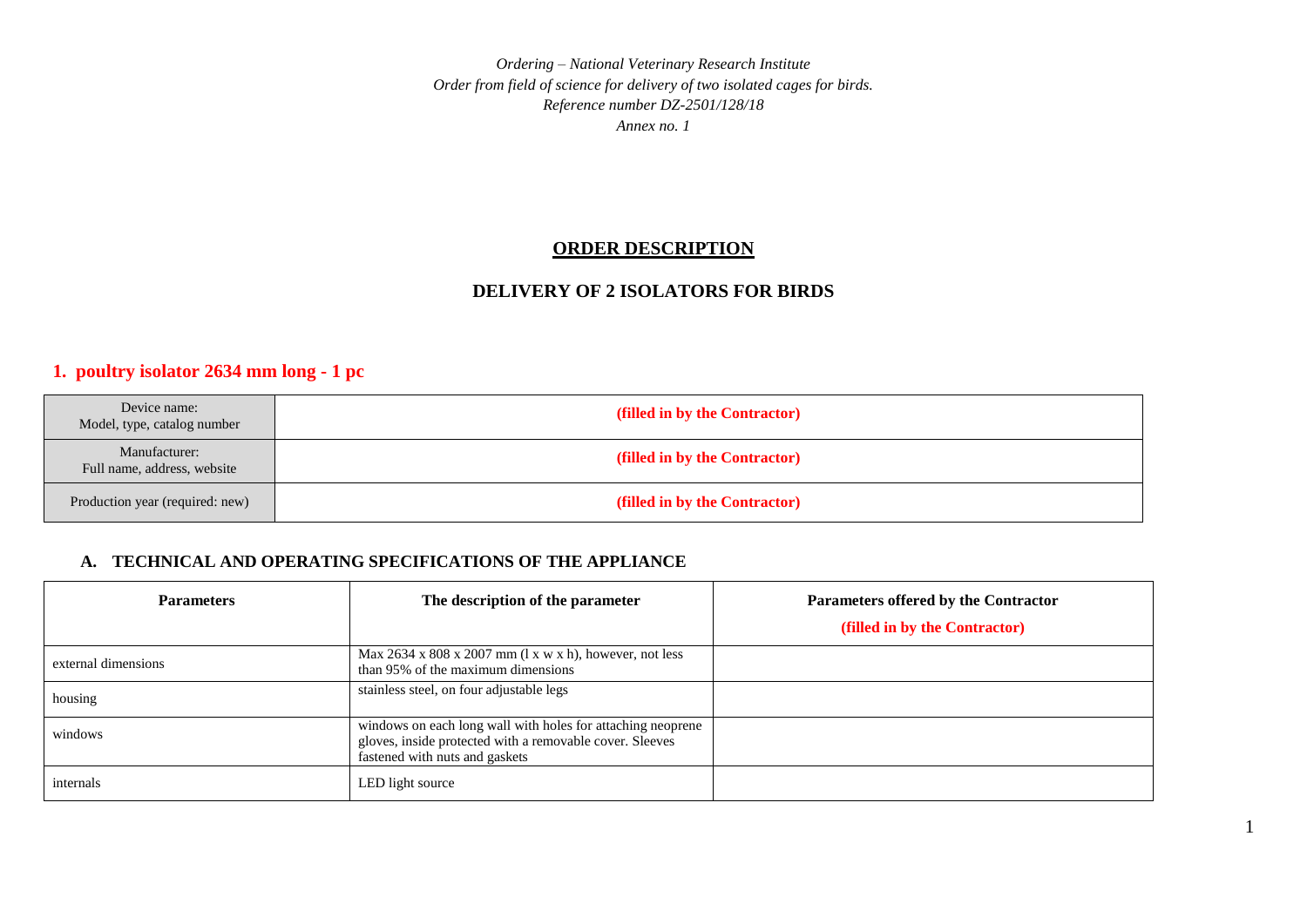|                              | animal walking grid made of stainless steel with holes min.<br>20 X 20 mm, divided into two movable parts, which allows it<br>to rotate inside and makes cleaning easier                                                                                                                                                                                                                                                                                                                                                                                  |  |
|------------------------------|-----------------------------------------------------------------------------------------------------------------------------------------------------------------------------------------------------------------------------------------------------------------------------------------------------------------------------------------------------------------------------------------------------------------------------------------------------------------------------------------------------------------------------------------------------------|--|
|                              | water supply - flexible hose with sprayer set with a valve and<br>an automatic drinking system                                                                                                                                                                                                                                                                                                                                                                                                                                                            |  |
|                              | stainless steel feeder container with a capacity of approx. 11<br>liters                                                                                                                                                                                                                                                                                                                                                                                                                                                                                  |  |
| externals                    | waste disposal:<br>one connection for removing waste with a diameter of min.<br>76 mm with slide valve and min, 2 m flexible hose and one<br>rubber plug;                                                                                                                                                                                                                                                                                                                                                                                                 |  |
|                              | materials entrance:<br>in order to ensure the introduction of material without<br>contamination, the presence of a lock equipped with a PP<br>cover located in the animal walk box with a polyethylene dip<br>tank (tank with a drain valve)                                                                                                                                                                                                                                                                                                              |  |
| Ventilation system           | two filter fan systems, one on each side of the isolator placed<br>on a stainless steel swing door (special sealing gasket<br>guaranteeing 100% leak proof);<br>built-in electric heating system (minimum 2000 Watt) with a<br>heating duct, the heater is equipped with a thermostat that<br>switches off in case of overheating, set to 110C<br>built-in thermostat with a safety system that protects the fans<br>from overheating<br>stainless steel pressure box with an absolute filter (efficiency<br>of at least 99.99% for 0.3 micron particles) |  |
| Pressure fan and suction fan | fans with a single-phase 0.17 kW motor with valve<br>(maximum flow 200m3 / h at 38 mmWG) placed on stainless<br>steel hinged doors (sealing with a special gasket guaranteeing<br>100% leak proof)                                                                                                                                                                                                                                                                                                                                                        |  |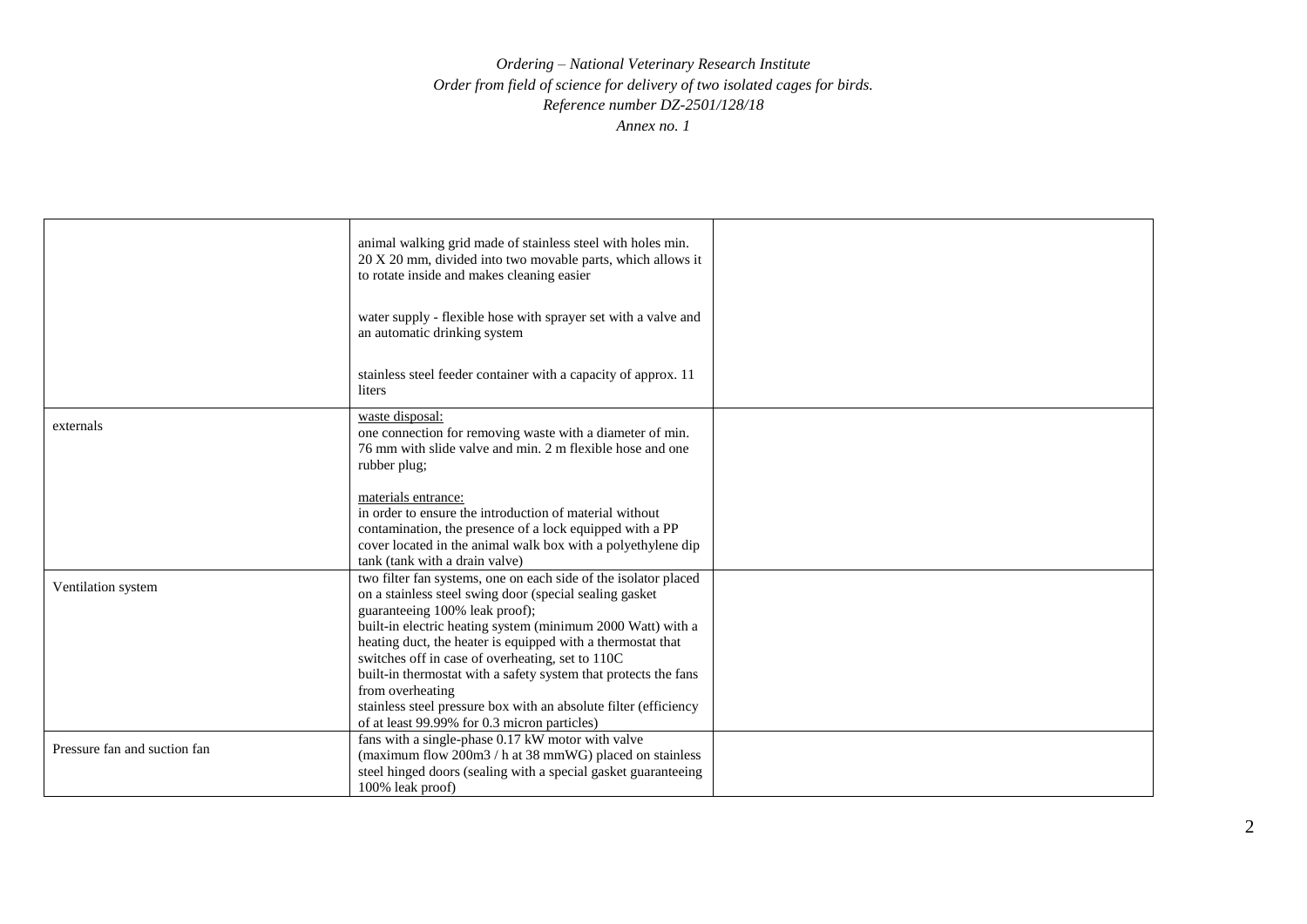|                         | mounting bracket for prefilter instalation and removal<br>protection of the inlet filter<br>stainless steel pressure box with an absolute filter (efficiency<br>of at least 99.99% for 0.3 micron particles)                                                                                      |  |
|-------------------------|---------------------------------------------------------------------------------------------------------------------------------------------------------------------------------------------------------------------------------------------------------------------------------------------------|--|
| Control system          | control panel enabling:<br>moisture measurement<br>pressure Measurement<br>tracking the last 1000 hours of operation (measuring<br>parameters every minute)<br>temperature measurement<br>possibility of connecting RJ45 allowing access to the web<br>server<br>switching on / off the LED light |  |
| Additional requirements | Factory-new device; production year at least 2017                                                                                                                                                                                                                                                 |  |

## **B. GUARANTEE AND SERVICE CONDITIONS**

| N <sub>0</sub> | <b>Parameters required by the Ordering Party</b>                                                                                                                              | <b>Parameters offered by the Contractor</b><br>(filled in by the Contractor) |
|----------------|-------------------------------------------------------------------------------------------------------------------------------------------------------------------------------|------------------------------------------------------------------------------|
|                | Free warranty for a minimum period of 12 months from the date of signing the acceptance<br>protocol without reservations                                                      |                                                                              |
| 2              | Contact details of the service point (name, address, telephone number, fax number, e-mail<br>address)                                                                         |                                                                              |
| 3              | Service response time - the time of commencement of repair: "accepted notification - taken<br>repair" up to 72 hours.                                                         |                                                                              |
| $\overline{4}$ | The maximum time of removal of a breakdown or replacement of faulty equipment with a<br>fault-free one within no more than 21 days                                            |                                                                              |
|                | Maximum number of repairs causing replacement of the subassembly with a new one: 3                                                                                            |                                                                              |
| 6              | Ensuring free software upgrade for the warranty period from the date of signing the<br>acceptance protocol without reservations and providing the possibility of updating the |                                                                              |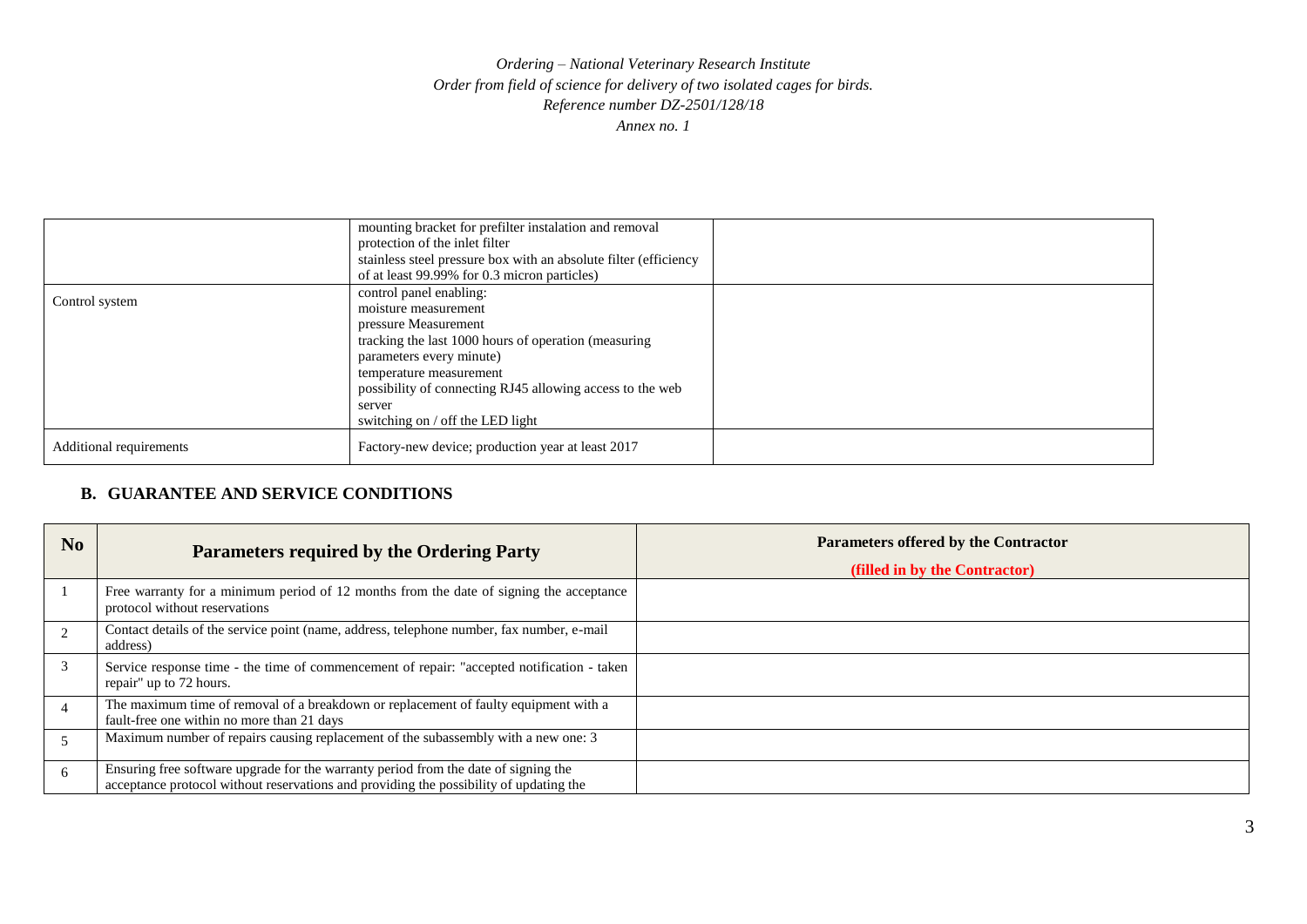| No | <b>Parameters required by the Ordering Party</b>                                                | <b>Parameters offered by the Contractor</b><br>(filled in by the Contractor) |
|----|-------------------------------------------------------------------------------------------------|------------------------------------------------------------------------------|
|    | software during the operation of the apparatus                                                  |                                                                              |
|    | The period of availability of spare parts at least 10 years from the end of the device warranty |                                                                              |

## **C. TRAINING**

| N <sub>o</sub> |                                                                                                                                                                                                                                                           | <b>Training</b> |
|----------------|-----------------------------------------------------------------------------------------------------------------------------------------------------------------------------------------------------------------------------------------------------------|-----------------|
|                | Training at the installation place for a minimum of 3 people.<br>The scope of the training should include the use and service of the delivered equipment - all $\parallel$<br>items of the test apparatus - and the software delivered with the software. |                 |

## **D. OTHER REQUIREMENTS**

| N <sub>0</sub> |             | <b>Parameters offered by the Contractor</b> |
|----------------|-------------|---------------------------------------------|
|                |             | (filled in by the Contractor)               |
|                | The CE mark |                                             |

# **2. poultry isolator 3109 mm long - 1 pc** Max 3109 x 808 x 2007 mm (l x w x h), jednak nie mniejsze niż 95 % wymiarów maksymalnych

| Device name:<br>Model, type, catalog number  | (filled in by the Contractor) |
|----------------------------------------------|-------------------------------|
| Manufacturer:<br>Full name, address, website | (filled in by the Contractor) |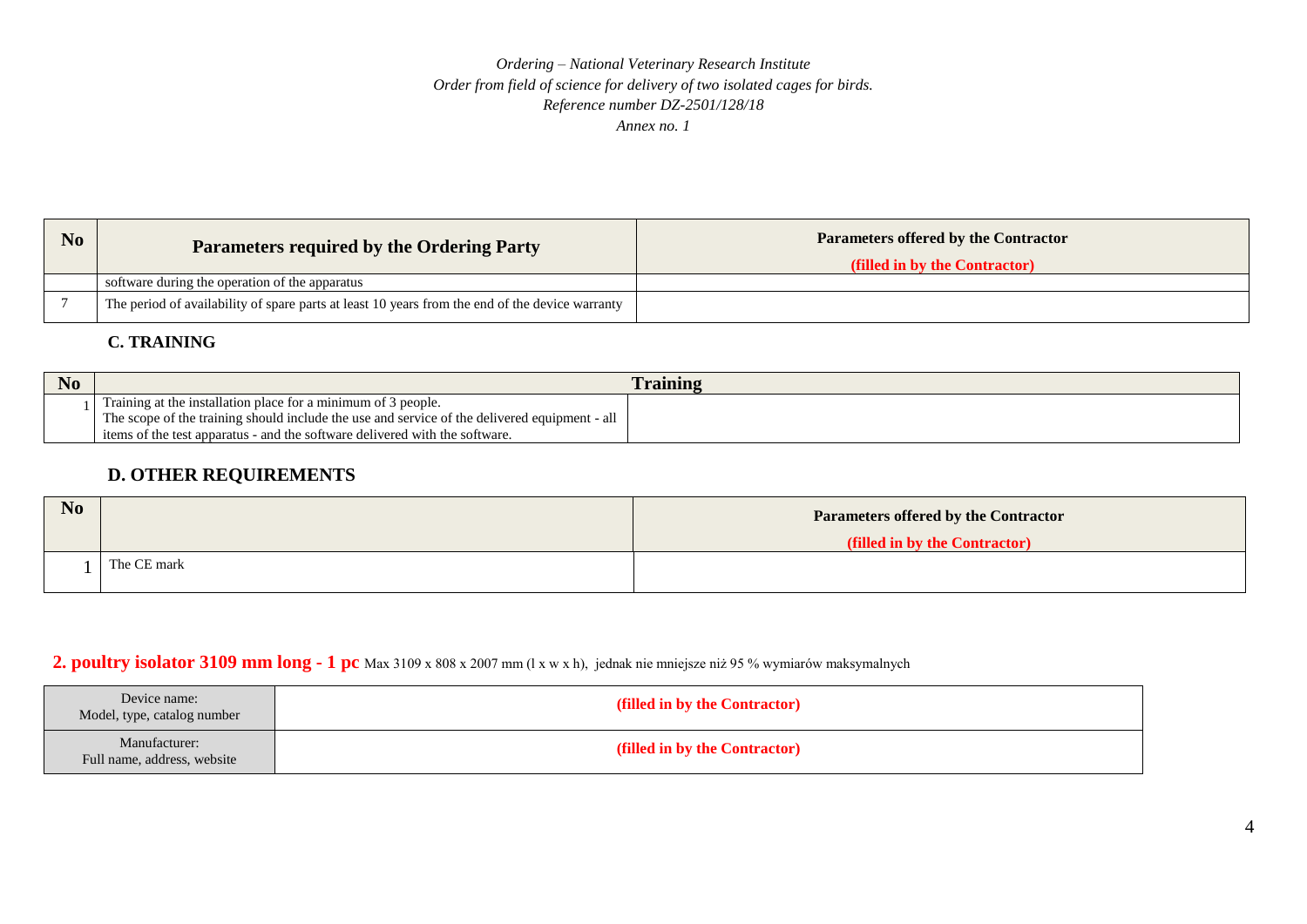Production year (required: new) **(filled in by the Contractor)**

### **B. TECHNICAL AND OPERATING SPECIFICATIONS OF THE APPLIANCE**

| <b>Parameters</b>   | The description of the parameter                                                                                                                                         | Parameters offered by the Contractor<br>(filled in by the Contractor) |
|---------------------|--------------------------------------------------------------------------------------------------------------------------------------------------------------------------|-----------------------------------------------------------------------|
|                     |                                                                                                                                                                          |                                                                       |
| external dimensions | Max $2634 \times 808 \times 2007$ mm (1 x w x h), however, not less<br>than 95% of the maximum dimensions                                                                |                                                                       |
| housing             | stainless steel, on four adjustable legs                                                                                                                                 |                                                                       |
| windows             | windows on each long wall with holes for attaching neoprene<br>gloves, inside protected with a removable cover. Sleeves<br>fastened with nuts and gaskets                |                                                                       |
| internals           | LED light source                                                                                                                                                         |                                                                       |
|                     | animal walking grid made of stainless steel with holes min.<br>20 X 20 mm, divided into two movable parts, which allows it<br>to rotate inside and makes cleaning easier |                                                                       |
|                     | water supply - flexible hose with sprayer set with a valve and<br>an automatic drinking system                                                                           |                                                                       |
|                     | stainless steel feeder container with a capacity of approx. 11<br>liters                                                                                                 |                                                                       |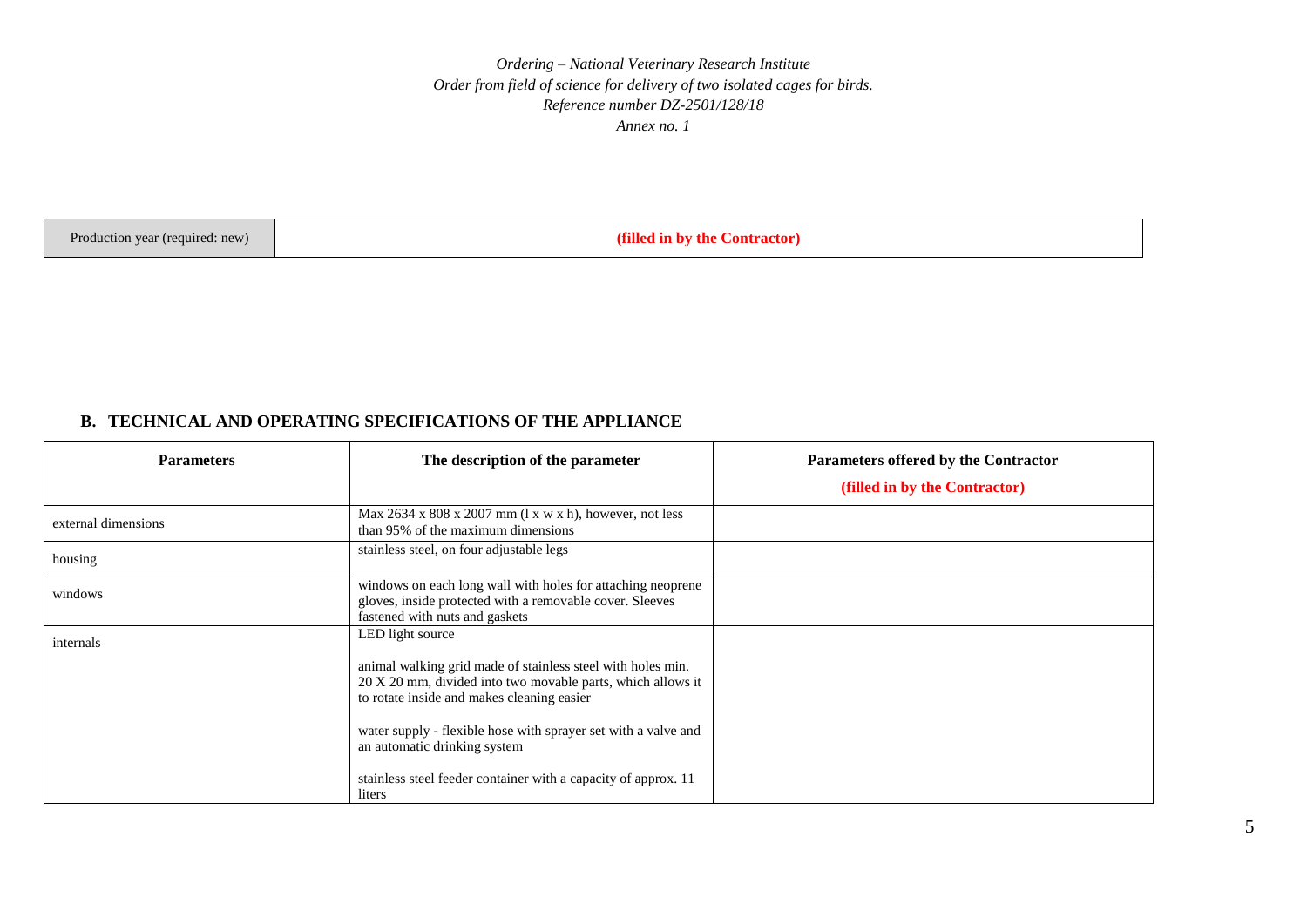|                              | waste disposal:                                                  |  |
|------------------------------|------------------------------------------------------------------|--|
| externals                    | one connection for removing waste with a diameter of min.        |  |
|                              | 76 mm with slide valve and min. 2 m flexible hose and one        |  |
|                              | rubber plug;                                                     |  |
|                              |                                                                  |  |
|                              | materials entrance:                                              |  |
|                              | in order to ensure the introduction of material without          |  |
|                              | contamination, the presence of a lock equipped with a PP         |  |
|                              | cover located in the animal walk box with a polyethylene dip     |  |
|                              | tank (tank with a drain valve)                                   |  |
|                              | two filter fan systems, one on each side of the isolator placed  |  |
| Ventilation system           | on a stainless steel swing door (special sealing gasket          |  |
|                              | guaranteeing 100% leak proof);                                   |  |
|                              | built-in electric heating system (minimum 2000 Watt) with a      |  |
|                              | heating duct, the heater is equipped with a thermostat that      |  |
|                              | switches off in case of overheating, set to 110C                 |  |
|                              | built-in thermostat with a safety system that protects the fans  |  |
|                              | from overheating                                                 |  |
|                              | stainless steel pressure box with an absolute filter (efficiency |  |
|                              | of at least 99.99% for 0.3 micron particles)                     |  |
|                              | fans with a single-phase 0.17 kW motor with valve                |  |
| Pressure fan and suction fan | (maximum flow 200m3 / h at 38 mmWG) placed on stainless          |  |
|                              | steel hinged doors (sealing with a special gasket guaranteeing   |  |
|                              | 100% leak proof)                                                 |  |
|                              | mounting bracket for prefilter instalation and removal           |  |
|                              | protection of the inlet filter                                   |  |
|                              | stainless steel pressure box with an absolute filter (efficiency |  |
|                              | of at least 99.99% for 0.3 micron particles)                     |  |
|                              | control panel enabling:                                          |  |
| Control system               | moisture measurement                                             |  |
|                              | pressure Measurement                                             |  |
|                              | tracking the last 1000 hours of operation (measuring             |  |
|                              | parameters every minute)                                         |  |
|                              | temperature measurement                                          |  |
|                              | possibility of connecting RJ45 allowing access to the web        |  |
|                              | server                                                           |  |
|                              |                                                                  |  |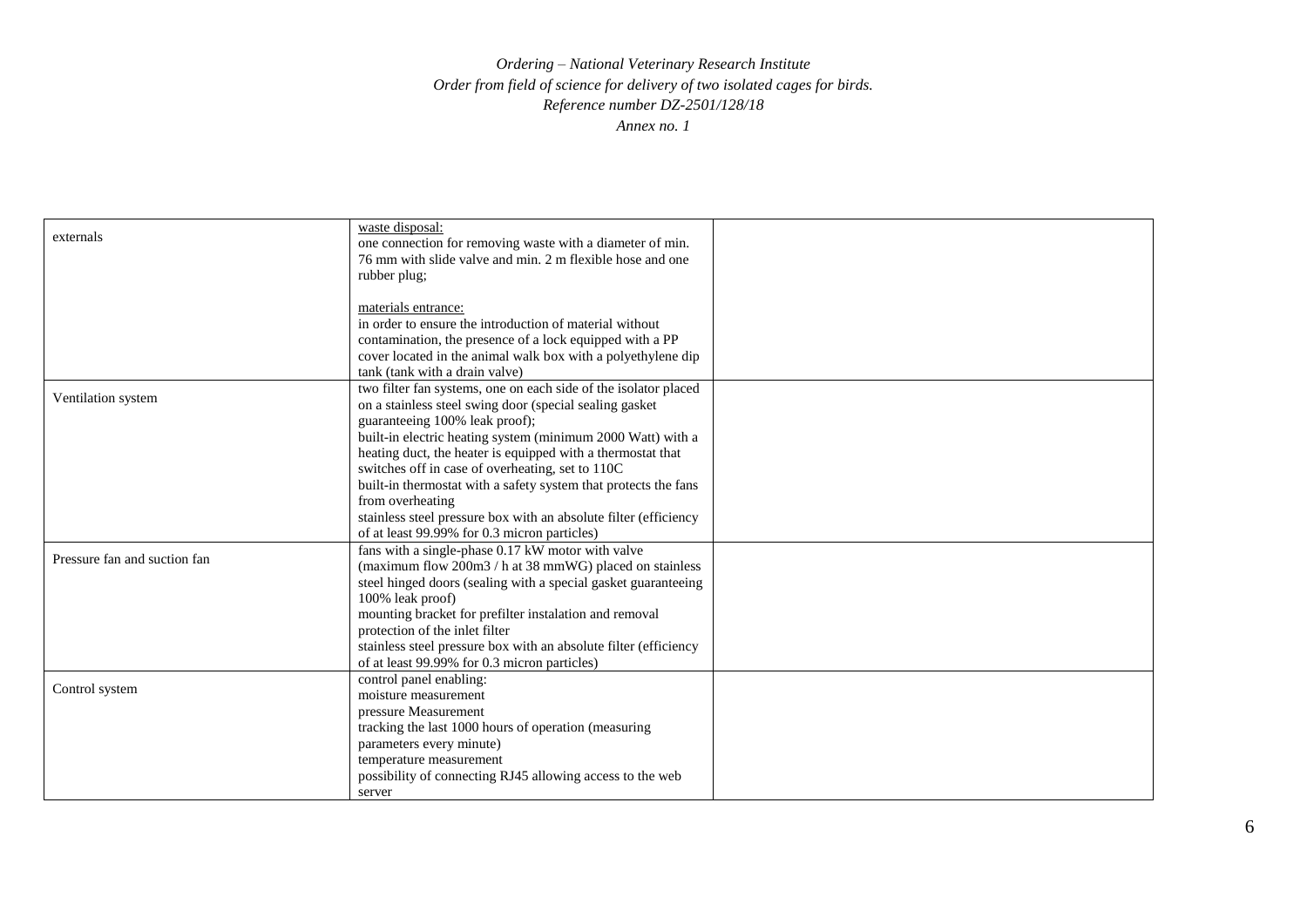|                         | switching on / off the LED light                  |  |
|-------------------------|---------------------------------------------------|--|
| Additional requirements | Factory-new device; production year at least 2017 |  |

## **B. GUARANTEE AND SERVICE CONDITIONS**

| No           | <b>Parameters required by the Ordering Party</b>                                                                                                                                                                                | <b>Parameters offered by the Contractor</b><br>(filled in by the Contractor) |
|--------------|---------------------------------------------------------------------------------------------------------------------------------------------------------------------------------------------------------------------------------|------------------------------------------------------------------------------|
| 8            | Free warranty for a minimum period of 12 months from the date of signing the acceptance<br>protocol without reservations                                                                                                        |                                                                              |
| $\mathbf{Q}$ | Contact details of the service point (name, address, telephone number, fax number, e-mail<br>address)                                                                                                                           |                                                                              |
| 10           | Service response time - the time of commencement of repair: "accepted notification - taken<br>repair" up to 72 hours.                                                                                                           |                                                                              |
| 11           | The maximum time of removal of a breakdown or replacement of faulty equipment with a<br>fault-free one within no more than 21 days                                                                                              |                                                                              |
| 12           | Maximum number of repairs causing replacement of the subassembly with a new one: 3                                                                                                                                              |                                                                              |
| 13           | Ensuring free software upgrade for the warranty period from the date of signing the<br>acceptance protocol without reservations and providing the possibility of updating the<br>software during the operation of the apparatus |                                                                              |
| 14           | The period of availability of spare parts at least 10 years from the end of the device warranty                                                                                                                                 |                                                                              |

## **C. TRAINING**

| raining                                                                                       |  |
|-----------------------------------------------------------------------------------------------|--|
| Training at the installation place for a minimum of 3 people.                                 |  |
| The scope of the training should include the use and service of the delivered equipment - all |  |
| items of the test apparatus - and the software delivered with the software.                   |  |